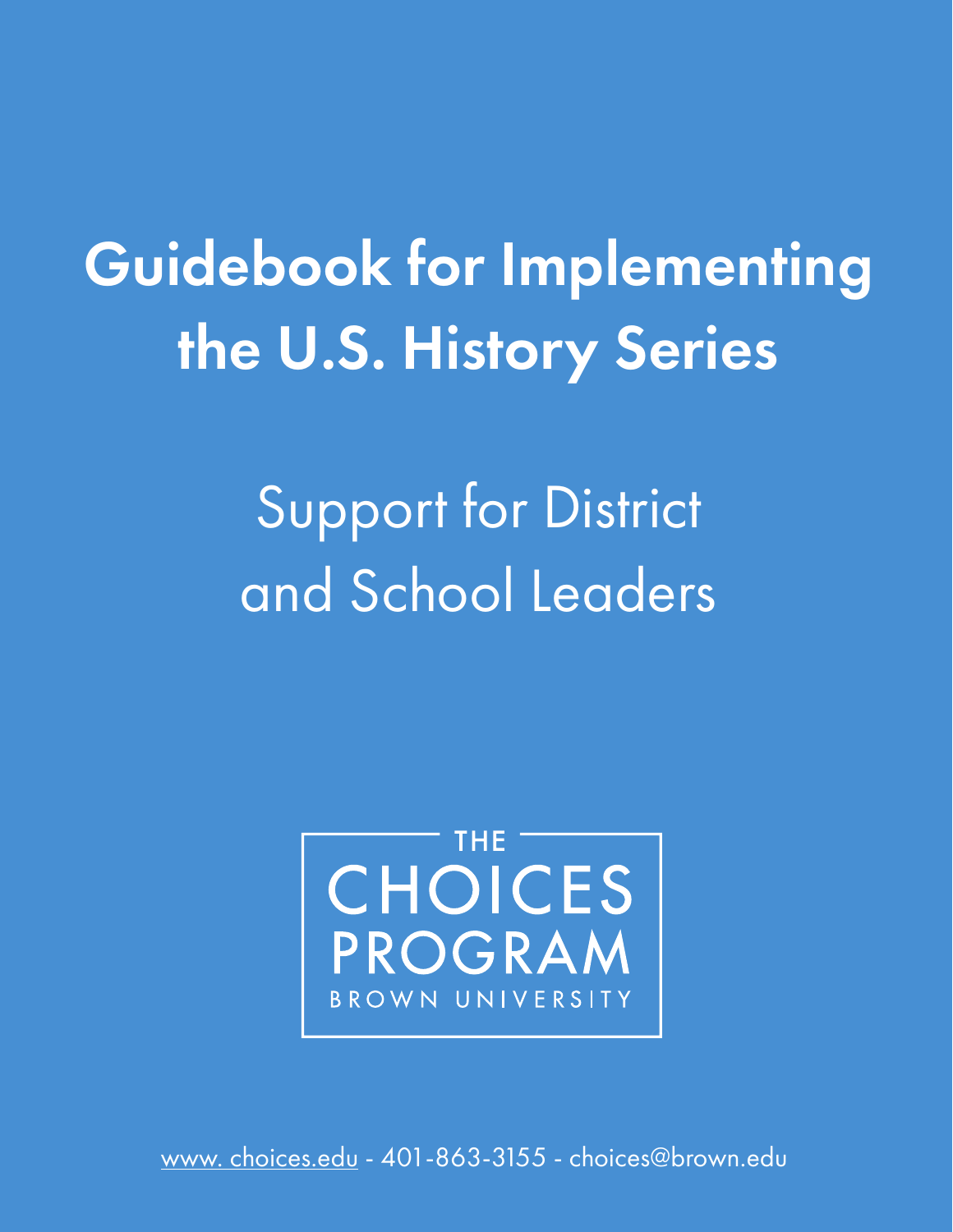Thank you for your purchase of the Choices Program's U.S. History Series! This guidebook provides an overview of the series along with tips, resources, and links for you to use to introduce the series to your team. If you have any questions about the series, please contact us at choices@brown.edu or 401-863-3155.

We encourage you to download and share this guidebook with your staff members.

# Table of Contents

Choices Program Goals The U.S. History Series How does the U.S. History Series address diversity, inclusion, and accessibility issues? Key Lessons in the U.S. History Series Curriculum Units What other types of lessons are included in the U.S. History Series? Skills Highlighted Across U.S. History Units For More Information Appendix - Confronting History



[www. choices.edu -](https://www.choices.edu/) 401-863-3155 - choices@brown.edu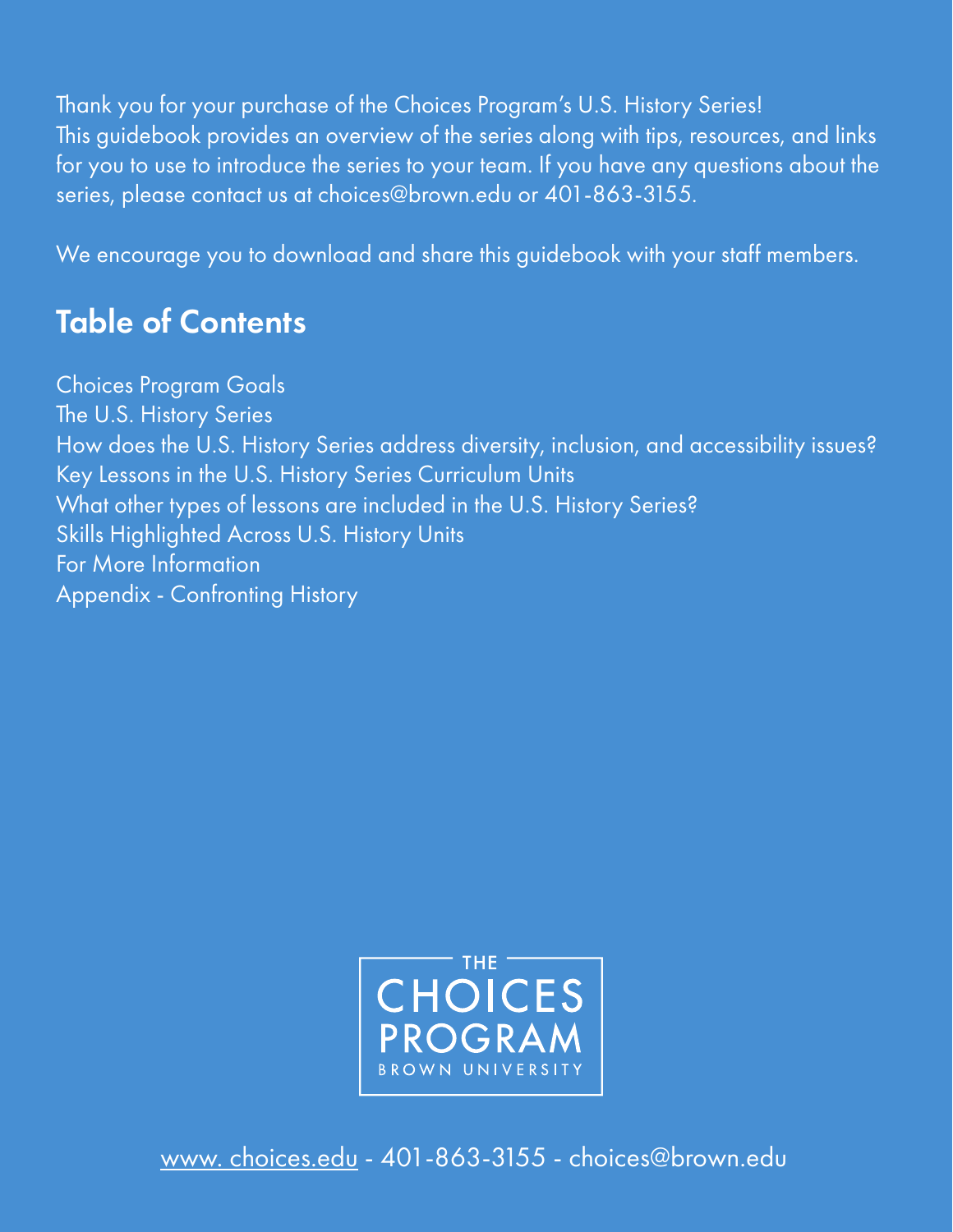# Choices Program Goals

The Choices Program seeks to:

- Democratize knowledge and provide accessible educational resources in order to reach diverse classrooms in all corners of the United States and beyond.
- Create curriculum materials that foster the necessary skills for students and teachers to be critical consumers of information and engaged global citizens.
- Take advantage of new research and scholarship that provide new insight into the dynamics that shape the world.
- Challenge traditional narratives and broaden understanding of history and current events.
- Produce narratives that are relevant to all communities, including ones that have been underrepresented in high school social studies curriculum and programming.

# The U.S. History Series

The Choices Program strives to create U.S. History curriculum units that are responsible, inclusive, and representative of the experiences of diverse people.

Choices develops each curriculum unit in collaboration with faculty at Brown University and beyond. Each unit is carefully reviewed by scholars and reflects the most current scholarship. As historians have uncovered new sources, they have unveiled a more complex and detailed understanding of U.S. history. The U.S. History Series from the Choices Program reflects the more nuanced and revealing scholarship that has come to light in recent years. The series carefully examines the foundational elements of U.S. history, including the importance of the founding documents and other touchstone events. It also includes narratives and lessons that are relevant to and reflect the experiences of all communities, including those that have been underrepresented in some textbooks.

In addition to its cutting-edge scholarship, the U.S. History Series emphasizes skill development and provides students with the analytical tools that they will carry throughout their academic careers and lives as citizens. With their emphasis on source analysis, the lessons in Choices Program curriculum units aim to provide a process of inquiry for students to develop and answer important questions and to think critically about the world around them. Similarly, our series builds student skills across units.

As understandings of our world and history evolve, the Choices Program constantly develops new curriculum materials and revises its existing content.

All U.S. History Series units are organized similarly—each unit includes student readings with accompanying graphic organizers, study guides, lessons, and videos. If your team members are new to Choices units, we recommend they watch the video What is the structure of a Choices Program [curriculum unit in Digital Editions?](https://vimeo.com/513571441) As you can see on th[e U.S. History Series w](https://www.choices.edu/curriculum-series/u-s-history/)ebpage, units are arranged in chronological order.

If you plan to introduce the U.S. History Series to your colleagues, we encourage you to download this [Introduction to the U.S. History Series](https://drive.google.com/file/d/1RwzghbSYfeyQwP9FjaarHwtwnnr-Tm3v/view) slide presentation and adapt it to your needs. If you are using the Digital Editions format of the U.S. History Series, your teachers should also watch the [Digital Editions introductory video](https://vimeo.com/251346049).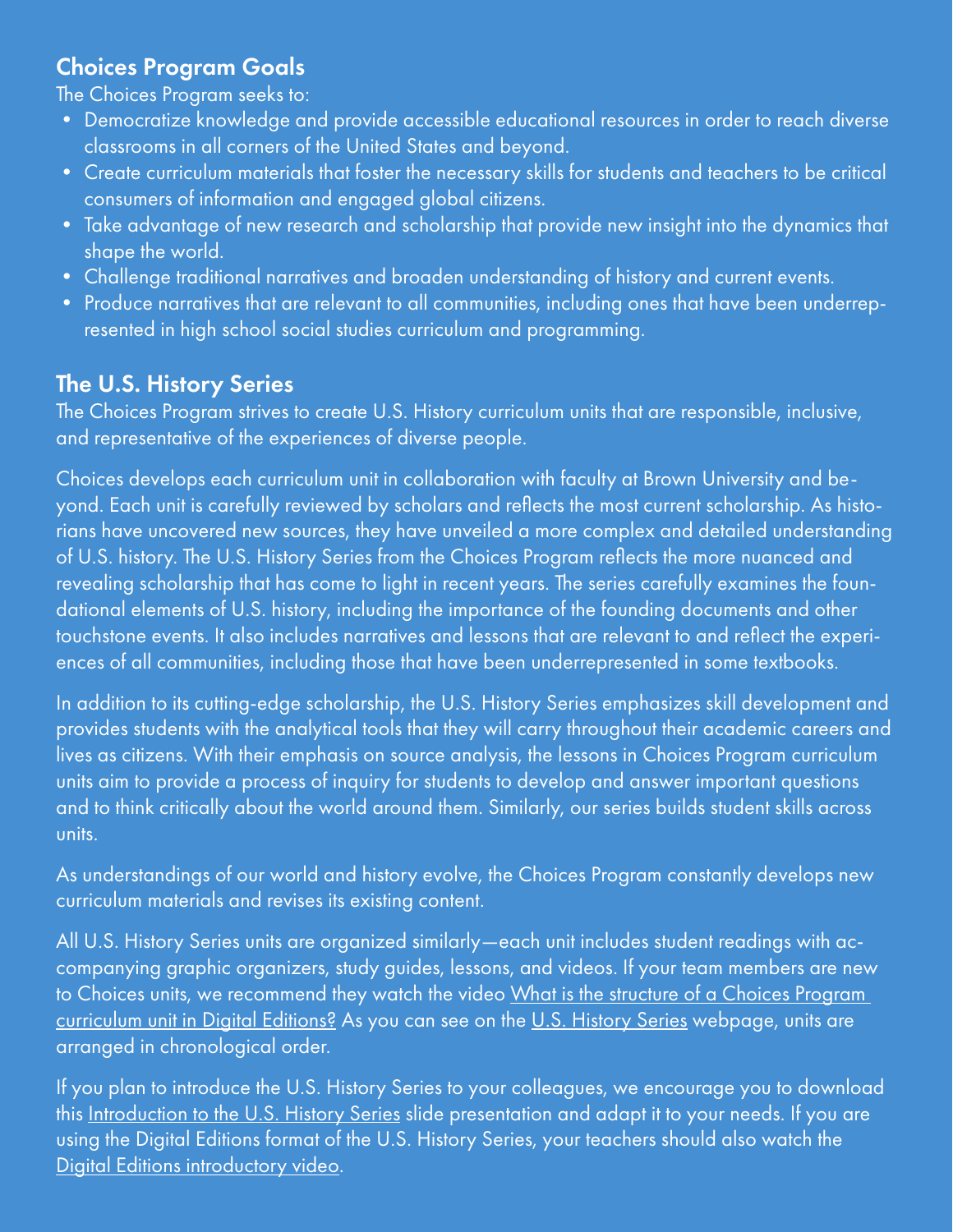# How does the U.S. History Series address issues of diversity, inclusion, and accessibility?

The Choices Program seeks to bring under-represented voices into the U.S. History classroom. Why is it important to center marginalized people in the study of American History? Hear what historian Kellie Carter Jackson from Wellesley College has to say in [this video](https://www.youtube.com/watch?v=a82CXpI0Hek) from the Choices Program.

Choices carefully analyzes its curriculum units to be sure that they are inclusive of all voices. The rubric below was created by the Choices writing team and is used to develop units as well as self-evaluate and modify existing U.S. History units.

# CURRICULUM RUBRIC Standards for Systematic Review of Diversity and Accessibility for the Choices Program

| <b>Score</b> | <b>Criteria</b>                                                                                                      | <b>Notes</b> |
|--------------|----------------------------------------------------------------------------------------------------------------------|--------------|
|              | Includes non-elite perspectives on<br>historical and current events                                                  |              |
|              | Balances social, political, and<br>economic perspectives                                                             |              |
|              | Integrates diverse perspectives<br>consistently throughout                                                           |              |
|              | Up to date, reflects recent<br>historiography                                                                        |              |
|              | Includes accessible language                                                                                         |              |
|              | Includes diverse visual representations<br>that mirror the range of perspectives<br>and people described in the text |              |
|              | Uses a variety of visual and textual<br>representations to reach students with<br>varied styles of learning          |              |

Scoring: 2 = excellent; 1 = acceptable; 0 = unacceptable

For a specific example of how one Choices unit, [Racial Slavery in the Americas: Re-sistance, Free](https://www.choices.edu/curriculum-unit/racial-slavery-in-the-americas/)[dom, and Legacies](https://www.choices.edu/curriculum-unit/racial-slavery-in-the-americas/), brings the voices of marginalized peoples into history, please see "Confronting History: A Conversation Between Brown University's Choices Program and the Center for the Study of Slavery and Justice About the New Curriculum - Racial Slavery and the Making of the Americas: Resistance, Freedom, and Legacies" (Appendix).

# Key Lessons in the U.S. History Series Curriculum Units

Each U.S. History unit includes several lessons aligned with the readings and designed to be completed in one or two class periods. Most units also include one or two synthesizing lessons at the end of the unit, designed to act as a unit assessment. In addition, most U.S. History units include one key or central lesson, either a Role Play Activity or a Perspectives Activity. While both kinds of lessons have students engage with multiple perspectives on an issue, the activities vary in context and approach.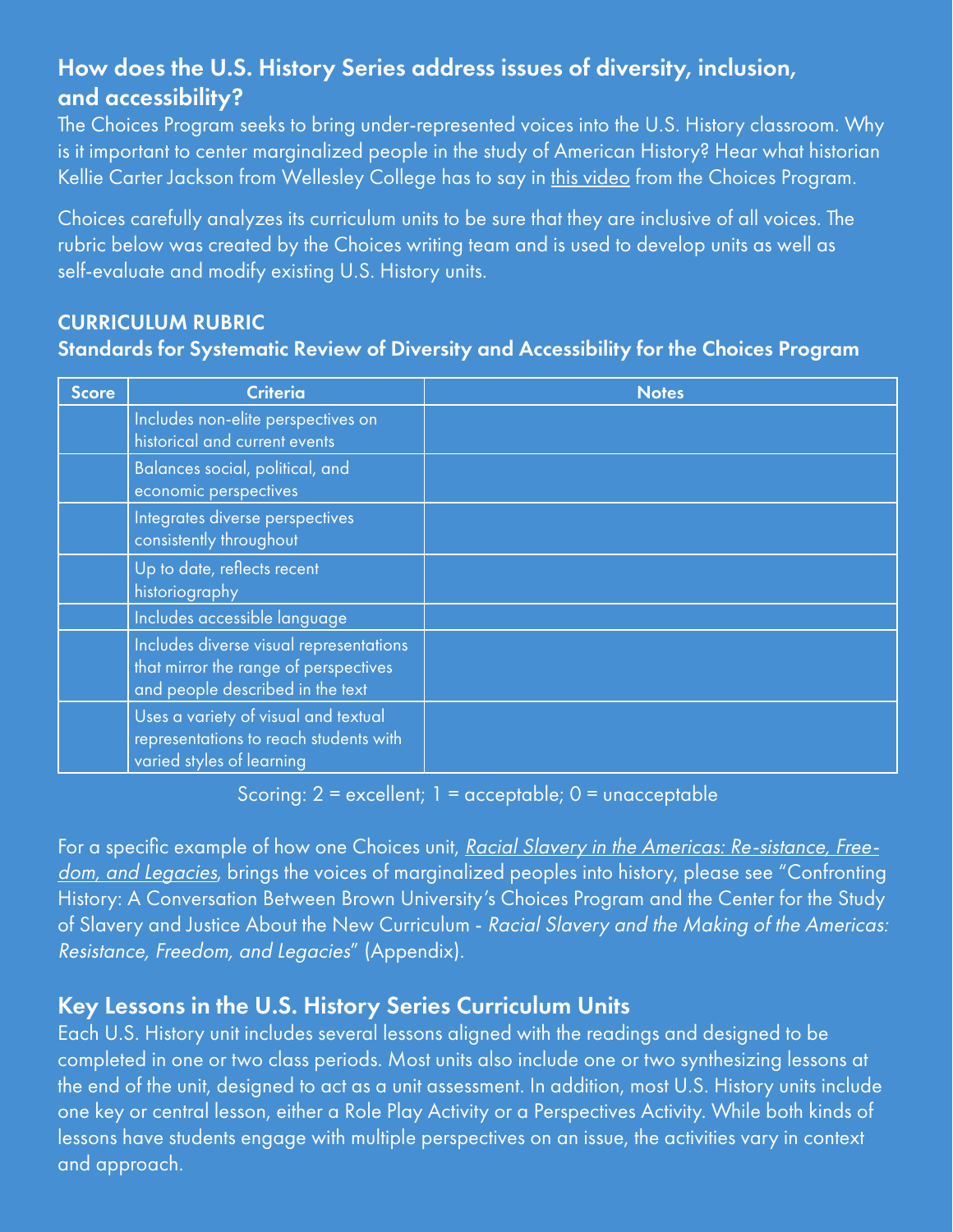A Role Play is set at a certain turning point in history. Students are assigned to a certain role or viewpoint, called an "option," that was supported by people at that time. Students work in small groups to understand what the merits and trade-offs are for their assigned option, and to create a persuasive argument in support of that option. An additional group of students is assigned to ask questions of each group. For example, in *[The American Revolution: Experiences of Rebellion](https://www.choices.edu/curriculum-unit/american-revolution-experiences-rebellion/)* unit, students are assigned to one of three "options" that represent diverse viewpoints on what the future of the British North American colonies should be on the eve of 1776: 1) Restore the ties of loyalty to the British, 2) Pursue a policy of neutrality and avoid a war at all costs, or 3) Fight for independence from the British. A fourth group of students acts as townspeople to ask questions of each group. In an historical Role Play, the Role Play takes place in the year of the turning point, so students cannot bring in information from today.

A Perspectives Activity may seem similar, but it differs in some important ways. In a Perspectives Activity, students are also assigned a viewpoint, called a "perspective," that was held at the time of the turning point. However, they are not taking on that perspective as their own, and they do not argue or advocate for the perspective. Instead, students act as present day, nonjudgmental historians. They use the provided primary sources to try to understand why some people supported that perspective at the time. Working in small groups, students present a summary of their assigned perspective and quote from the primary sources to provide evidence. Many of the primary sources include racist or violent perspectives that were held by some at the time of the turning point. Therefore, a Perspectives Activity should never be conducted as a Role Play. U.S. History units that include a Perspectives Activity are: *[The Civil War and the Meaning of Liberty](https://www.choices.edu/curriculum-unit/the-civil-war-and-the-meaning-of-liberty/), Westward Expansion: A New* [History](https://www.choices.edu/curriculum-unit/westward-expansion-new-history/), and [Freedom Now: The Civil Rights Movement in Mississippi](https://www.choices.edu/curriculum-unit/freedom-now-civil-rights-movement-mississippi/).

# What other types of lessons are included in the U.S. History Series?

One of the benefits of having access to the entire U.S. History Series is that your staff members can pick and choose lessons in a variety of formats from the units. Teachers who wish to expose their students to lessons that use nontraditional types of sources may want to consider the following:

#### Art as a Primary Source

Portrayals of Plantations and Enslavement, [Racial Slavery in the Americas](https://www.choices.edu/curriculum-unit/racial-slavery-in-the-americas/) Art History and the American Revolution, *[The American Revolution: Experiences of Rebellion](https://www.choices.edu/curriculum-unit/american-revolution-experiences-rebellion/)* The Battle of Gettysburg, [The Civil War and the Meaning of Liberty](https://www.choices.edu/curriculum-unit/the-civil-war-and-the-meaning-of-liberty/) "American Progress": Analyzing a Portrayal of Manifest Destiny, Imperial America: U.S. Global [Expansion](https://www.choices.edu/curriculum-unit/imperial-america-us-global-expansion/)

#### Photos as a Primary Source

Civil War Photographs as Sources, *[The Civil War and the Meaning of Liberty](https://www.choices.edu/curriculum-unit/the-civil-war-and-the-meaning-of-liberty/)* Historical Memory at San Juan Hill in Santiago de Cuba, *[Imperial America: U.S. Global Expansion](https://www.choices.edu/curriculum-unit/imperial-america-us-global-expansion/)* 

#### Song Lyrics as a Primary Source

Singing for Freedom, [Freedom Now: The Civil Rights Movement in Mississippi](https://www.choices.edu/curriculum-unit/freedom-now-civil-rights-movement-mississippi/) Songs About Nuclear Weapons, [The Challenge of Nuclear Weapons](https://www.choices.edu/curriculum-unit/challenge-nuclear-weapons/)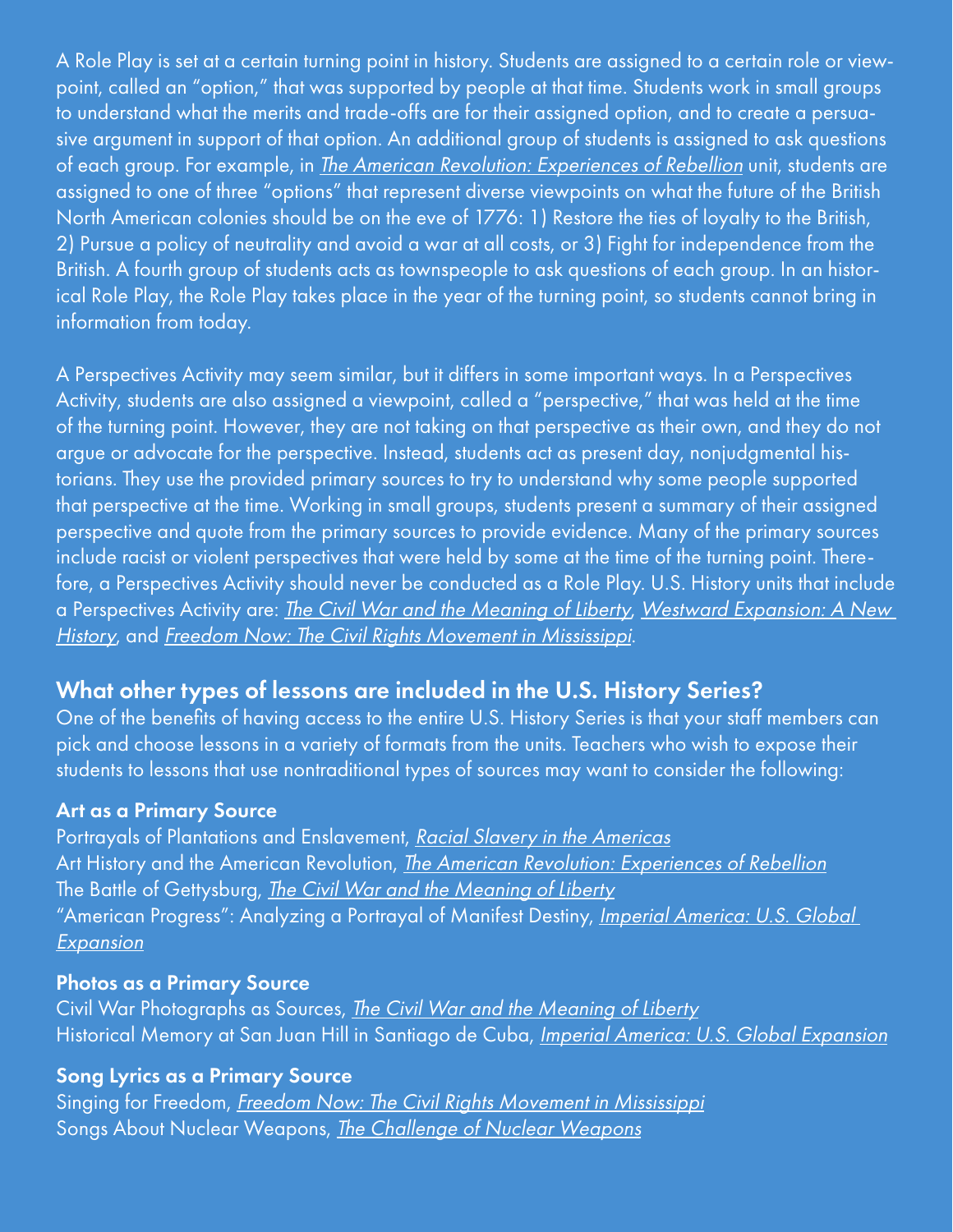#### Political Cartoons as a Primary Source

Interpreting Political Cartoons, *[The Civil War and the Meaning of Liberty](https://www.choices.edu/curriculum-unit/the-civil-war-and-the-meaning-of-liberty/)* Cartoon Analysis: Race and Empire in U.S. Political Cartoons, *[Imperial America: U.S. Global](https://www.choices.edu/curriculum-unit/imperial-america-us-global-expansion/)* [Expansion](https://www.choices.edu/curriculum-unit/imperial-america-us-global-expansion/)

Interpreting Political Cartoons, [Responding to Terrorism: Challenges for Democracy](https://www.choices.edu/curriculum-unit/responding-terrorism-challenges-democracy/) Interpreting Political Cartoons, *[The U.S. Role in a Changing World](https://www.choices.edu/curriculum-unit/u-s-role-changing-world/)* 

# Skills Highlighted Across U.S. History Units

Students who are immersed in multiple U.S. History units throughout the year will be able to:

- Understand that history is a contested, complex, and evolving account of the past;
- Think critically about the past and consider how it shapes the present;
- Apply historical knowledge and critical thinking skills to gain understanding of current issues;
- Propose and consider questions about the past;
- Build research skills;
- Develop an understanding of issues, events, and policy choices in the context of a historical time period;
- Understand the roles of individuals, groups, and institutions as well as elite decision makers in history and current events;
- Identify continuity and change across places, events, and time periods;
- Identify "silences" in the historical record and assess what they may mean;
- Analyze a range of primary sources, including written documents, artifacts, works of art, and oral histories;
- Understand the role of secondary sources; consult and evaluate competing and complementary secondary sources;
- Analyze sources to determine their perspective, bias, and reliability:
	- Closely read sources and identify claims and evidence;
	- Develop evidence-based interpretations of sources;
	- Use multiple sources to corroborate information;
- Develop speaking and listening skills when articulating viewpoints about the past.

# For More Information

If you or your staff members have questions about the U.S. History Series, please contact us at choices@brown.edu or 401-863-3155. We also invite you to attend a Choices Program professional development offering to learn more about our curriculum offerings and how they can be integrated into your classes. Visit [www.choices.edu/professional-development](https://www.choices.edu/professional-development/) for upcoming events.



[www. choices.edu -](https://www.choices.edu/) 401-863-3155 - choices@brown.edu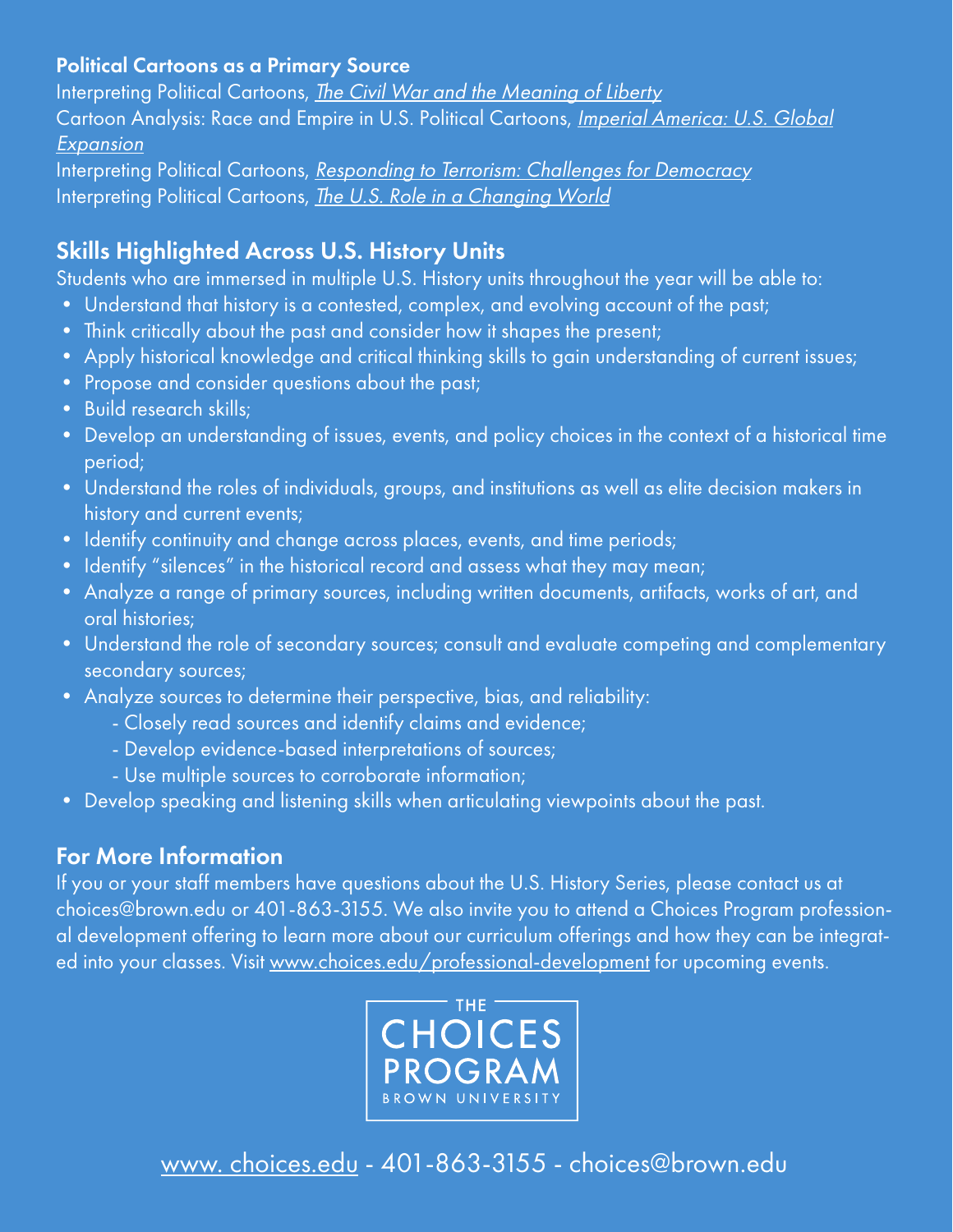# Appendix

Confronting History: A Conversation Between Brown University's Choices Program and the Center for the Study of Slavery and Justice About the New Curriculum – Racial Slavery and the Making of the Americas: Resistance, Freedom, and Legacies

# WHAT IS THE CENTER FOR THE STUDY OF SLAVERY AND JUSTICE (CSSJ)?

The CSSJ is a scholarly research unit with a public humanities mission. Recognizing that racial and chattel slavery were central to the historical formation of the Americas and the modern world, CSSJ creates a space for the interdisciplinary study of the historical forms of slavery while also examining how these legacies shape our contemporary world. CSSJ has various research clusters and public humanities projects. We offer numerous seminars, reading groups, and working groups for faculty and students at Brown. The CSSJ also offers Slavery and Legacies Walking Tours and a Civil Rights Movement Initiative. These initiatives enhance students' understanding of slavery in Rhode Island, the Civil Rights Movement, and their legacies in the present.

## ALTHOUGH YOU ARE PART OF BROWN UNIVERSITY, THIS "TEXTBOOK PROJECT" SERVES A DIFFERENT AUDIENCE. WHERE DID THE IDEA FOR THE CSSJ TEXTBOOK PROJECT COME FROM?

Given the commitment of the CSSJ to public history, we always felt that there was the necessity for a different curriculum about the history of racial slavery particularly since it was foundational to the history of the making of the Americas. In 2018 in discussion with CSSJ board member Mary Vascellaro, we agreed to embark on a curriculum project for high school students, the end result being the publication of Racial Slavery in the Americas: Resistance, Freedom, and Legacies. This board member funded the project. For this we express our deepest appreciation.

# CAN YOU SPEAK ABOUT WHAT WENT INTO THE MAKING OF THE CURRICULUM?

For this project in particular, the Center was very much interested in flipping the hierarchy of knowledge production and the ways we conventionally write history. We first consulted with students followed by teachers and scholars to inform this curriculum unit. Our very first workshop in December 2018 convened public high school students from three different school districts in the state of Rhode Island. This project became even more critical and timely following the 2019 report compiled by Johns Hopkins Institute for Education Policy which deemed Providence Public Schools as "failing." As a center at a university in this same city it was imperative that we produce something that could respond to this moment and create a resource for both students and teachers. Students who participated came with a wealth of knowledge and by creating space for students to engage with young and emerging scholars on Brown's campus, the workshop provided insight into gaps of knowledge and informed the project in meaningful ways.

It was important for the Center to also meet with teachers from a variety of settings to garner their feedback. A small group of teachers met on the campus in summer 2019. They participated in small group discussions and also heard from professors and graduate students, just as the students did. The teachers visited the John Carter Brown Library where they examined items related to the trans-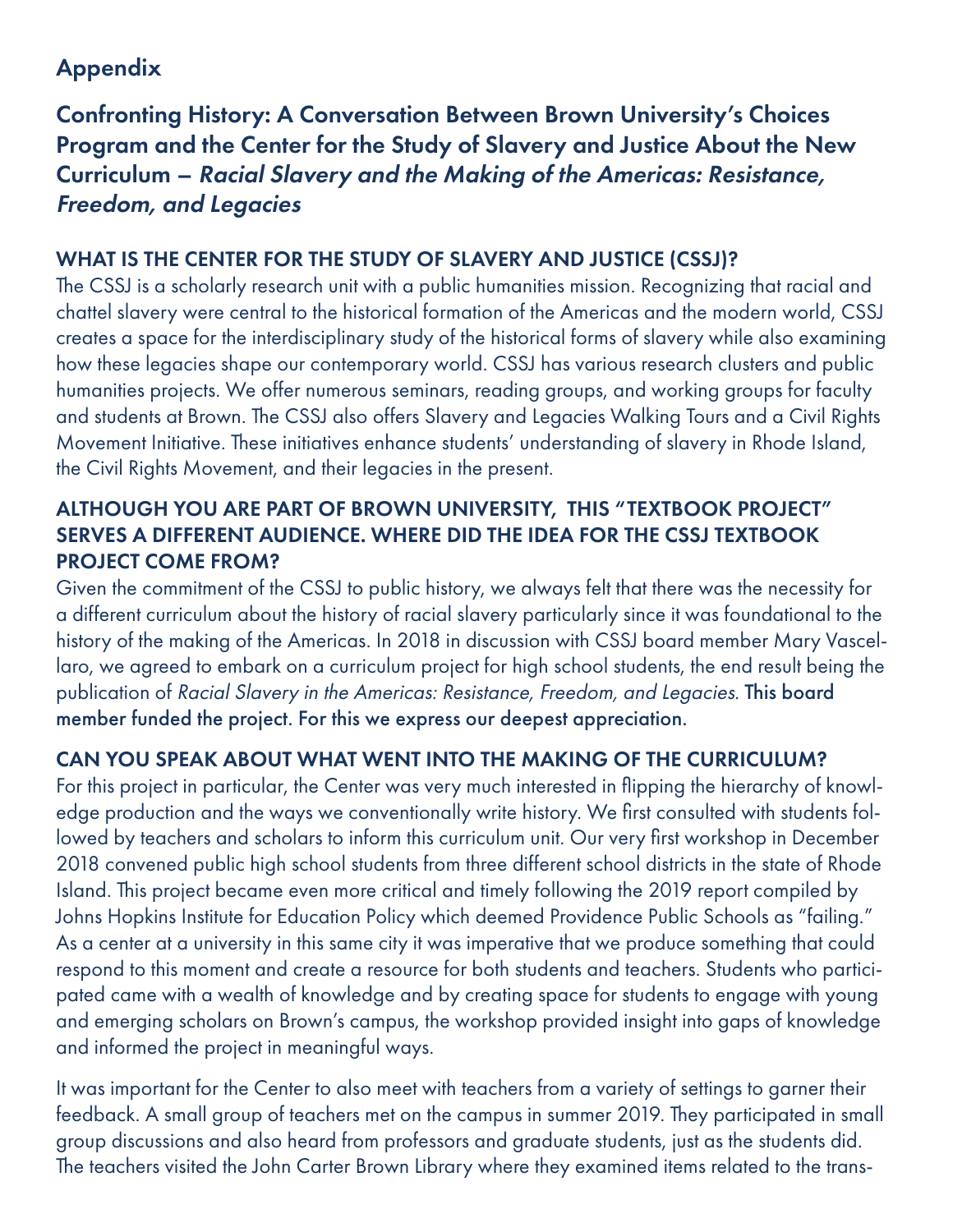atlantic slave trade including the account book from the slave ship Sally, which was owned by the Brown brothers. Teachers were also provided with the Center's Slavery & Legacy Walking Tour to help them think about placemaking and memorialization in the context of Providence, and imagine what that may look like in their cities or towns. Our workshop with teachers really helped both CSSJ and Choices understand the needs of students as well as the resources teachers required to engage students in very difficult conversations about racial slavery and its legacies.

## IT SOUNDS LIKE THE CHOICES PROGRAM WAS A LOGICAL PARTNER. CAN YOU SAY MORE ABOUT THE WORK OF THE CHOICES PROGRAM?

The Choices Program was started over 30 years ago at Brown University by a local teacher who saw the value of bringing academic scholarship on contested issues to a secondary school audience. From that initial idea came the first curriculum unit ever produced by the Choices Program, which was called U.S.-Soviet Relations. That unit has been updated several times and is now called Russia's Transformation, but at its core it still gives high school students a window into scholarly based, multiple perspectives on U.S.-Russia relations, and ultimately asks them to formulate and defend their own views on the topic.

Choices offered its first historical unit in 1992 with Origins of the Cold War. The Program has grown over the years to nearly 40 curriculum titles that explore a variety of contested U.S. History, World History, and Current Issues topics. In 2018, it became a project of Brown's History Department and will be releasing several new History units in the coming years.

We are lucky to have the Choices Program as part of Brown University, because they have years of experience writing for a secondary school audience. The Choices Program is unique in that it works with scholars—four from Brown were involved in this unit—and translates their research into curricular materials that are accessible to secondary students. Equally as important, the Choices Program has a robust schedule of professional development offerings around the globe and an extensive mailing list and social media presence. All of these play an important role in promoting Choices curricular offerings and their approach to addressing contested historical and contemporary issues.

## YOU MENTION THAT THE CHOICES PROGRAM PRODUCES CURRICULUM UNITS, NOT TEXTBOOKS. SO RACIAL SLAVERY ISN'T REALLY A TEXTBOOK?

Correct. Although this is the longest curriculum unit ever produced by the Choices Program, Choices does not produce textbooks. The Choices Program produces supplemental curriculum, which includes student readings, lessons, and videos for 10+ days of instruction. Again, since this unit is more extensive than any other unit, it probably contains enough material for teachers to use it for a few weeks! As is true for all Choices units, teachers can pick and choose to use only the parts that meet their classroom goals.

The Racial Slavery in the Americas curriculum includes readings and lessons on the human geography of the transatlantic slave trade and on data, primary source, and art analysis. It also deals with the issues of reparative justice; Juneteenth; public memorials; and more. The unit is supplemented by dozens of short videos with top scholars who address questions such as: Why should we use the term "enslaved people" instead of "slaves"? What are the legacies of racial slavery? What does justice look like for those affected by slavery?